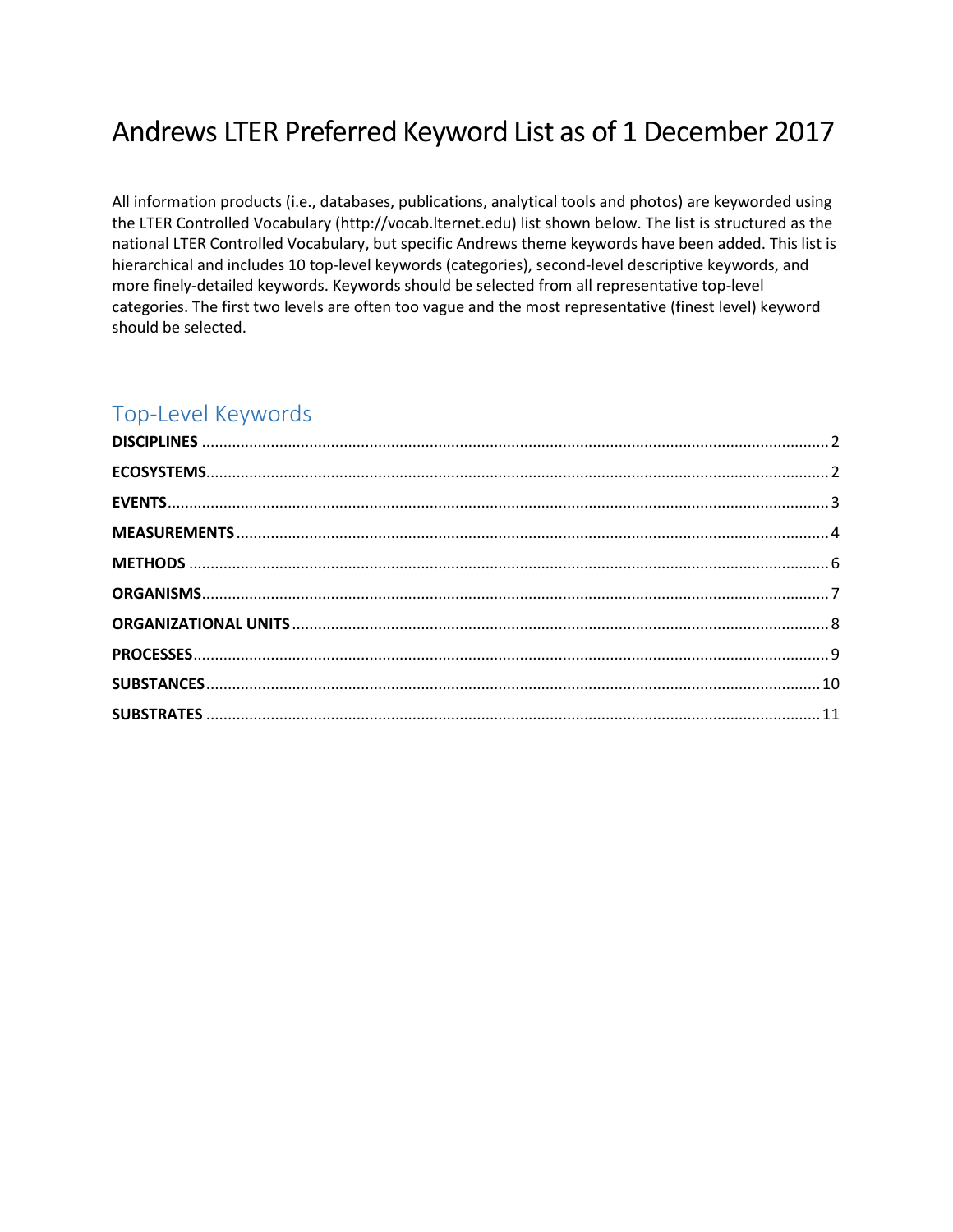#### <span id="page-1-0"></span>**DISCIPLINES**

 AGRICULTURE SILVICULTURE BIOGEOCHEMISTRY OCEAN BIOGEOCHEMISTRY BIOLOGY DENDROCHRONOLOGY **GENETICS**  MORPHOLOGY PHENOLOGY PLANT PHENOLOGY PHYSIOLOGY PLANT PHYSIOLOGY TAXONOMY **CHEMISTRY**  SOIL CHEMISTRY SOIL SOLUTION CHEMISTRY WATER CHEMISTRY CONSERVATION DEMOGRAPHY ECOLOGY COMMUNITY DYNAMICS ECOSYSTEM ECOLOGY FOREST ECOLOGY PALEOECOLOGY

 PLANT ECOLOGY FOREST DYNAMICS VEGETATION DYNAMICS POPULATION DYNAMICS STREAM ECOLOGY SUCCESSIONAL DYNAMICS TROPHIC DYNAMICS ECONOMICS EDUCATION TRAINING ENTOMOLOGY **GENOMICS**  GEOGRAPHY BIOGEOGRAPHY **GEOLOGY**  GEOMORPHOLOGY MINEROLOGY **HISTORY**  FIRE HISTORY HISTORICAL VALUE LAND USE HISTORY HUMAN DIMENSIONS AESTHETICS ARTS AND HUMANITIES

 ATTITUDES AND PERCEPTIONS ECOSYSTEM SERVICES EMPLOYMENT ENVIRONMENTAL ETHICS PARTNERSHIPS POLITICS PUBLIC ASSESSMENTS PUBLIC PARTICIPATION PUBLIC VALUES **HYDROLOGY**  INFORMATION MANAGEMENT CYBERINFRASTRUCTURE ECOINFORMATICS INFORMATION MANAGERS INFORMATION SYSTEMS METADATA STANDARDS LIMNOLOGY PALEOLIMNOLOGY METEOROLOGY CLIMATOLOGY CLIMATE CHANGE MORPHOMETRICS **OCEANOGRAPHY** 

#### <span id="page-1-1"></span>**ECOSYSTEMS**

 AQUATIC ECOSYSTEMS **ESTUARIES**  INTERTIDAL LAKES **OCEANS**  MARINE PONDS REEFS CORAL REEFS RIVERS STREAMS HUMAN NATURAL SYSTEMS RIPARIAN ECOSYSTEMS TERRESTRIAL ECOSYSTEMS ALPINE

 BEACHES DESERTS PLAYA DUNES FOREST ECOSYSTEMS FORESTS BOREAL FORESTS CLEARCUTS EXPERIMENTAL FORESTS MATURE FORESTS OLD GROWTH FORESTS TROPICAL FORESTS YOUNG FORESTS GRASSLANDS MEADOWS

 HAMMOCKS MONTANE THERMOKARST TUNDRA VOLCANIC WATERSHEDS **WETLANDS**  BARRIER ISLANDS BOGS FENS FLOODPLAIN MANGROVES MARSHES SALT MARSHES PEATLAND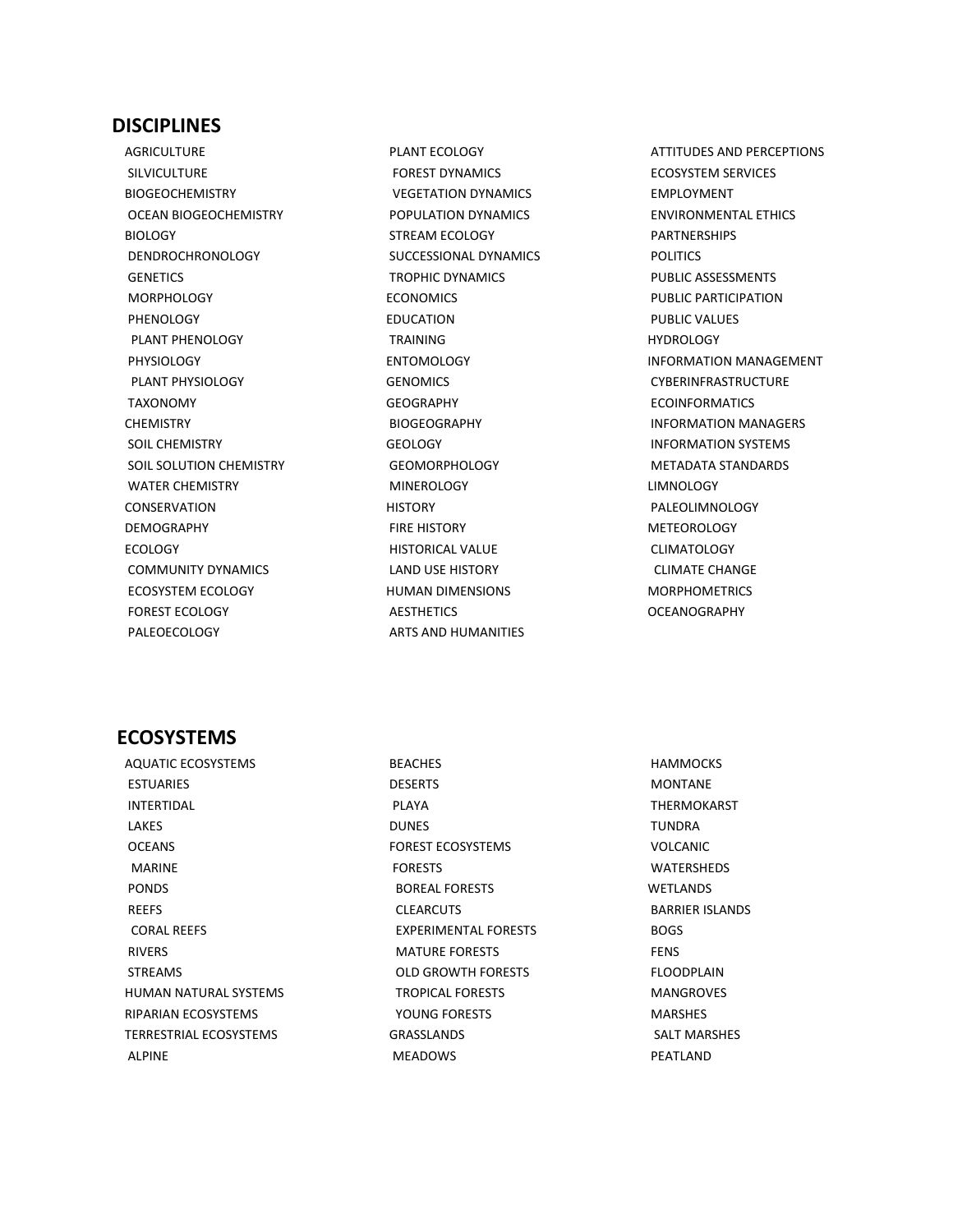# <span id="page-2-0"></span>**EVENTS**

 BIOLOGICAL EVENTS BUD BURST FLOWERING PHOTOPERIOD RECRUITMENT SEEDLING ESTABLISHMENT DISTURBANCES BURNS

 DROUGHTS EARTHQUAKES EL NINO SOUTHERN OSCILLATION FIRES WILDFIRES FLOODS HURRICANES LIGHTNING

 MASS MOVEMENT DEBRIS FLOWS EARTHFLOWS LANDSLIDES STORMS WINDTHROW FROST TIDES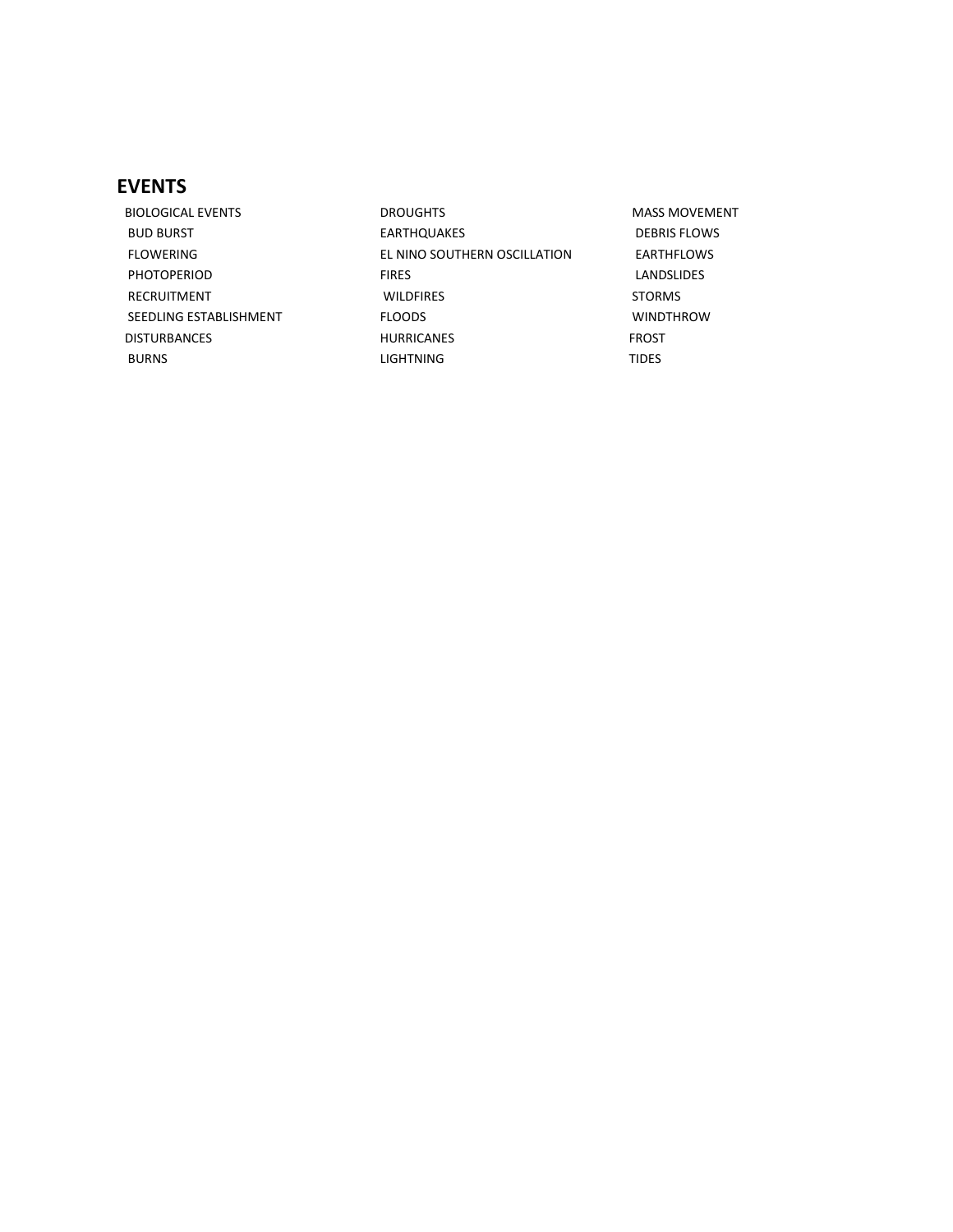#### <span id="page-3-0"></span>**MEASUREMENTS**

 ATMOSPHERIC PROPERTIES AIR QUALITY ATMOSPHERIC PRESSURE CLIMATE MICROCLIMATE DEW POINT NATURAL VARIABILITY PRECIPITATION INTERCEPTION RAIN SNOW ACCUMULATION THROUGHFALL VAPOR PRESSURE HUMIDITY RELATIVE HUMIDITY WEATHER WIND WIND DIRECTION WIND SPEED CHEMICAL PROPERTIES ACID NEUTRALIZING CAPACITY ACIDIC ALKALINITY CARBON TO NITROGEN RATIO CONCENTRATION NITROGEN CONTENT FOLIAR NITROGEN SOIL NITROGEN TOTAL NITROGEN TOTAL DISSOLVED NITROGEN PERCENT CARBON PERCENT ORGANIC CARBON PERCENT NITROGEN PH SOIL PH REDOX SALINITY TOTAL ORGANIC CARBON DECAY RATES DISTURBANCE PROPERTIES DISTURBANCE PATTERNS FIRE SEVERITY HURRICANE DAMAGE ECOSYSTEM PROPERTIES ALLOMETRY BIOMASS

 ABOVEGROUND BIOMASS BELOWGROUND BIOMASS MICROBIAL BIOMASS CANOPY COVER ECOSYSTEM RESPIRATION NET ECOSYSTEM EXCHANGE NITROGEN LIMITATION NORMALIZED VEGETATION INDEX NUTRIENT CYCLES NUTRIENT BUDGETS PLANT COVER PRODUCTIVITY PRIMARY PRODUCTIVITY NET PRIMARY PRODUCTIVITY ANNUAL NET PRIMARY PRODUCTION FLUX CARBON FLUX EMISSIONS GAS FLUX HEAT FLUX NITROGEN FLUX HYDROLOGICAL PROPERTIES HYDRAULIC CONDUCTANCE SNOW SNOW DEPTH SNOW WATER EQUIVALENCE STREAM ORDER WATER CONTENT SOIL WATER CONTENT WATER LEVEL LAKE LEVEL SEA LEVEL STAGE HEIGHT WAVE HEIGHT PHYSICAL PROPERTIES BULK DENSITY DENSITY STAND DENSITY DEPTH SECCHI DEPTH THAW DEPTH DIMENSIONS **THICKNESS**  ELECTRICAL CONDUCTIVITY CONDUCTIVITY SPECIFIC CONDUCTIVITY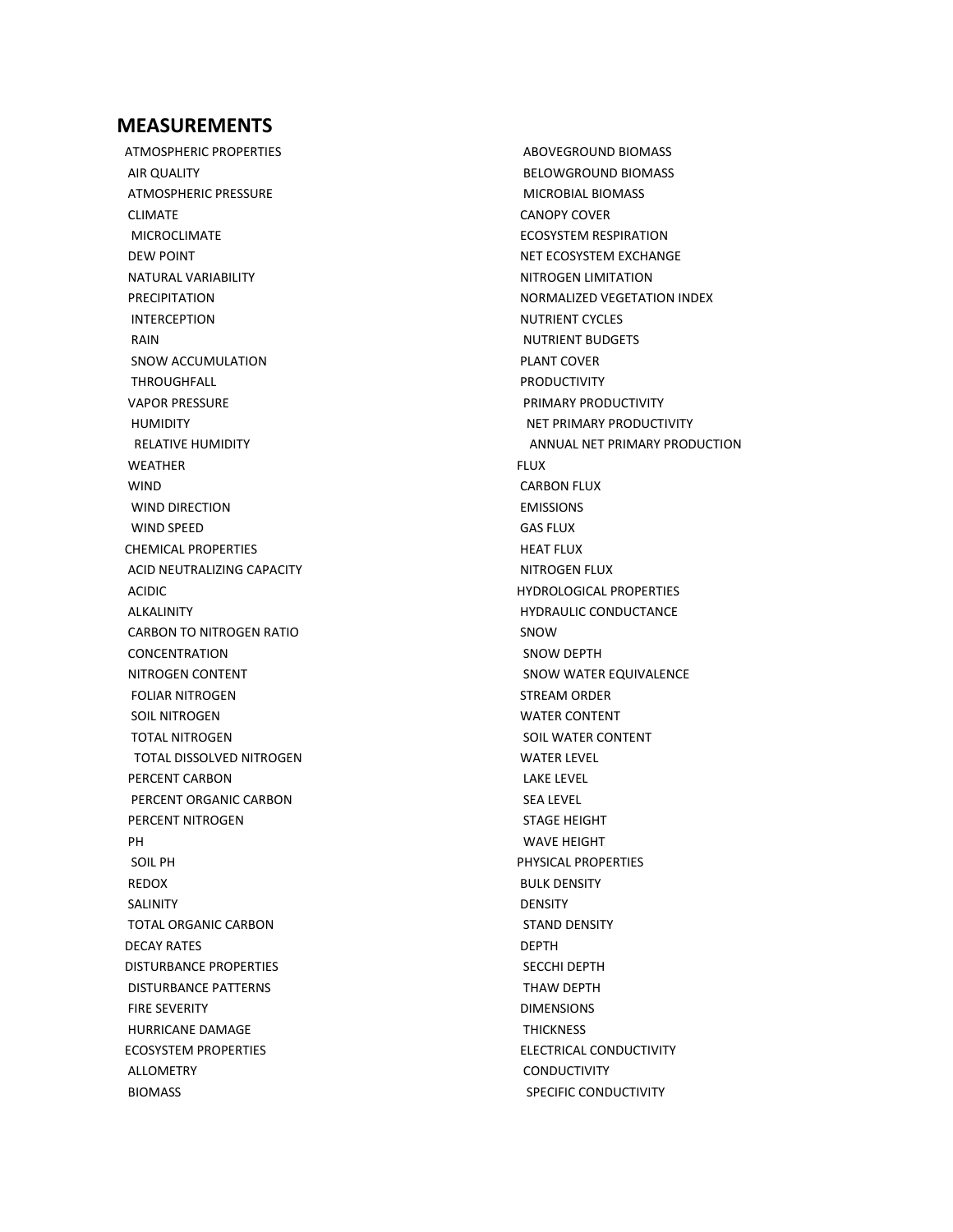FLUORESCENCE IRRADIANCE POROSITY RADIATION LIGHT NET RADIATION PHOTOSYNTHETICALLY ACTIVE RADIATION SOLAR RADIATION REFLECTANCE ALBEDO TEMPERATURE AIR TEMPERATURE MAXIMUM TEMPERATURE MINIMUM TEMPERATURE SNOW TEMPERATURE SOIL TEMPERATURE WATER TEMPERATURE WATER SOLUBILITY PLANT PROPERTIES BASAL AREA DIAMETER AT BREAST HEIGHT LEAF AREA LEAF AREA INDEX SPECIFIC LEAF AREA PLANT BIOMASS PLANT HEIGHT SAPWOOD AREA SHADE TOLERANCE TREE AGE POPULATION AND COMMUNITY PROPERTIES ABUNDANCE BACTERIAL ABUNDANCE RELATIVE ABUNDANCE SPECIES ABUNDANCE COMMUNITY COMPOSITION DIVERSITY BIODIVERSITY PLANT SPECIES COMPOSITION SPECIES DIVERSITY SPECIES RICHNESS SPECIES COMPOSITION RESPIRATION RATES STANDING CROP

 TROPHIC STRUCTURE SOIL PROPERTIES ANION EXCHANGE CAPACITY CATION EXCHANGE CAPACITY SOIL BULK DENSITY SOIL MOISTURE SOIL RESPIRATION SOIL TEXTURE SPATIAL PROPERTIES BATHYMETRY HYDROGRAPHY HYPORHEIC LAND COVER LAND SURFACE PROPERTIES ASPECT ELEVATION LAND USE LOCATIONS BOUNDARIES COORDINATES LATITUDE LONGITUDE RIPARIAN CREEK BANKS SPATIAL VARIABILITY **TOPOGRAPHY**  MICROTOPOGRAPHY URBAN TEMPORAL PROPERTIES HOLOCENE LONG TERM PLEISTOCENE SEASONALITY TEMPORAL VARIABILITY WINTER WATER BALANCE WATER PROPERTIES CTD OCEAN COLOR **TURBIDITY**  WATER QUALITY SUSPENDED SOLIDS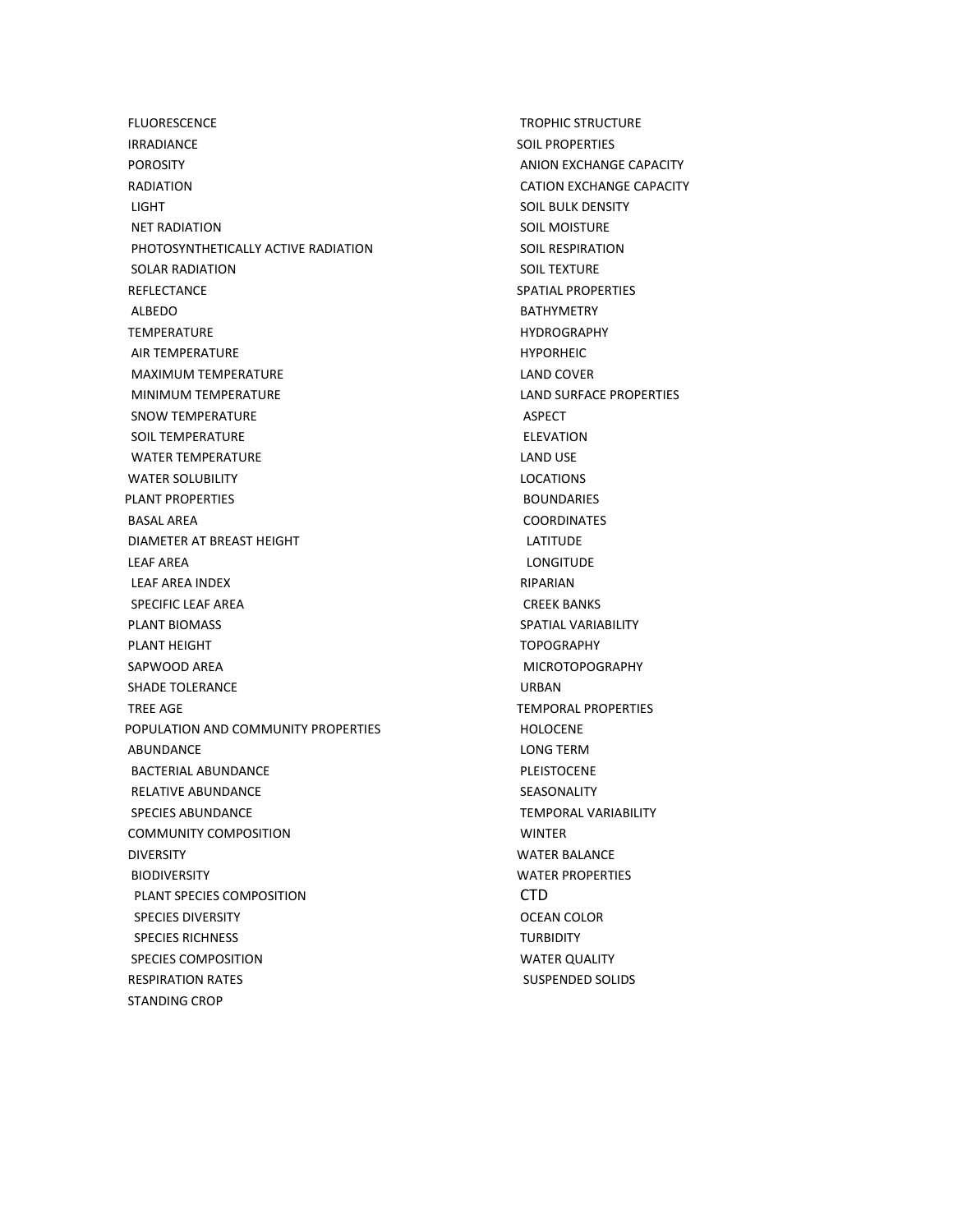#### <span id="page-5-0"></span>**METHODS**

 ANALYTICAL TOOLS **BIBLIOGRAPHIES**  ENVIRONMENTAL INDEXES MAPS MODELS COLLABORATION TOOLS **BROCHURES**  COMPUTER NETWORKS COMPUTER SOFTWARE BIOPAK FIELD GUIDES GAVIMETRIC SAMPLING INFORMATION TECHNOLOGY NEWSLETTERS TECHNOLOGY TRANSFER USER GUIDES FIELD METHODS CHRONOSEQUENCES CORES DATALOGGERS DENDROMETERS EDDY COVARIANCE LITTERBAGS LYSIMETERS MARK AND RECAPTURE MINIRHIZOTRONS

 MOORINGS NEUTRON PROBE PERMANENT PLOTS PITFALL TRAPS **PYRANOMETERS**  REFERENCE STANDS SENSOR ARRAYS SNOWFENCES SOIL SAMPLES SURFACE ELEVATION TABLE THERMOGRAPHS TIME DOMAIN REFLECTOMETRY TISSUE SAMPLES **TRACERS**  TRANSECTS WATER SAMPLES WIRELESS NETWORKS RADIO TELEMETRY LABORATORY METHODS CHANGE DETECTION CHROMATOGRAPHY COMPARATIVE ANALYSIS IMPUTATION LOGISTIC REGRESSION ORDINATION PROBABILITY ANALYSIS

 QUALITY ASSURANCE WAVELET ANALYSIS LONG TERM STUDIES SPATIAL METHODS DIGITAL ELEVATION MODEL GEOGRAPHIC INFORMATION SYSTEMS SHAPEFILES GLOBAL POSITIONING SYSTEMS IMAGERY AERIAL IMAGERY LIDAR PHOTO POINT IMAGERY SATELLITE IMAGERY AVHRR AVIRIS LANDSAT MODIS SPOT PANCHROMATIC MAPPING PLANT FUNCTIONAL TYPES STATISTICAL METHODS SURVEYS **CENSUS** INVENTORIES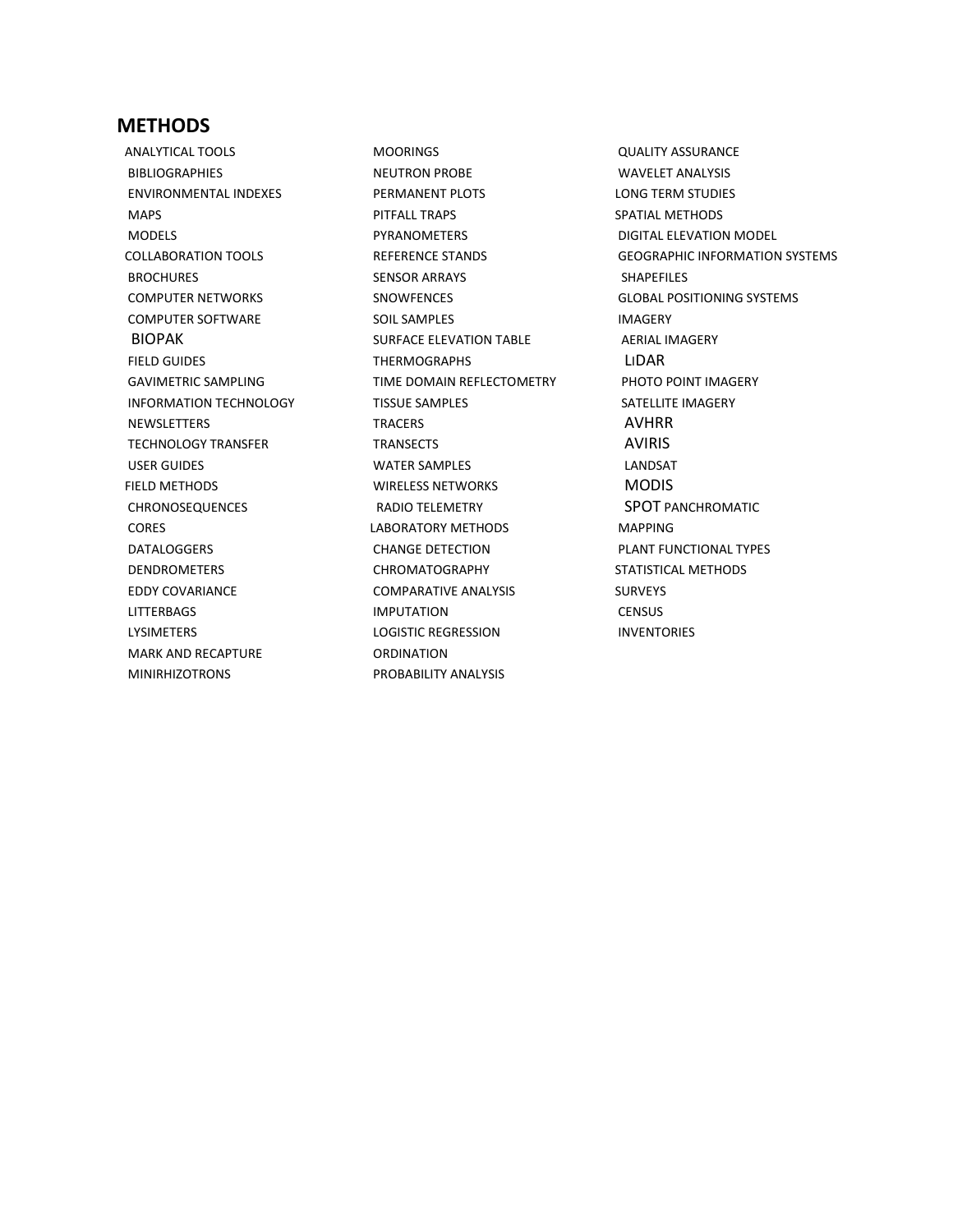#### <span id="page-6-0"></span>**ORGANISMS**

 ALGAE DIATOMS MACROALGAE ANIMALS FAUNA MACROFAUNA INVERTEBRATES AQUATIC INVERTEBRATES POLYCHAETES ARTHROPODS ARACHNIDS INSECTS ANTS BEETLES BUTTERFLIES GRASSHOPPERS MITES **MOTHS**  TERMITES MICROARTHROPODS SOIL MICROARTHROPODS CORALS CRUSTACEANS CRABS CRAYFISHES LARVAE MACROINVERTEBRATES MOLLUSKS **GASTROPODS**  SLUGS SNAILS NEMATODES VERTEBRATES AMPHIBIANS SALAMANDERS BIRDS FISHES SALMON

 TROUT MAMMALS BEAVERS CATTLE DEER ELK SMALL MAMMALS RABBITS SHREWS SQUIRRELS REPTILES LIZARDS **BENTHOS**  EPIFAUNA INFAUNA FUNGI ASCOMYCETES BASIDIOMYCETES ENDOPHYTES MUSHROOMS MYCORRHIZAE SPORES **TRUFFLES**  HUMANS **LICHENS**  MICROBES BACTERIA PROTOZOA ROTIFERS VIRUSES NEKTON PLANKTON PHYTOPLANKTON **ZOOPLANKTON**  PLANTS ACTINORHIZAL PLANTS BARK CONES

 EPIPHYTES FLOWERS FOLIAGE KELP **LEAVES**  LIVERWORTS MOSSES BRYOPHYTES PERIDERM PERIPHYTON POLLEN ROOTS FINE ROOTS SEEDLINGS TREE SEEDLINGS SEEDS **SPROUTS**  VASCULAR PLANTS FERNS GRASSES SEAGRASS HERBS FORBS SHRUBS TREES CONIFERS HARDWOODS LOGS TREE RINGS VEGETATION CANOPY GAPS CROPS LEAF LITTER SEED BANKS STEMS TREELINE UNDERSTORY VEGETATION SESTON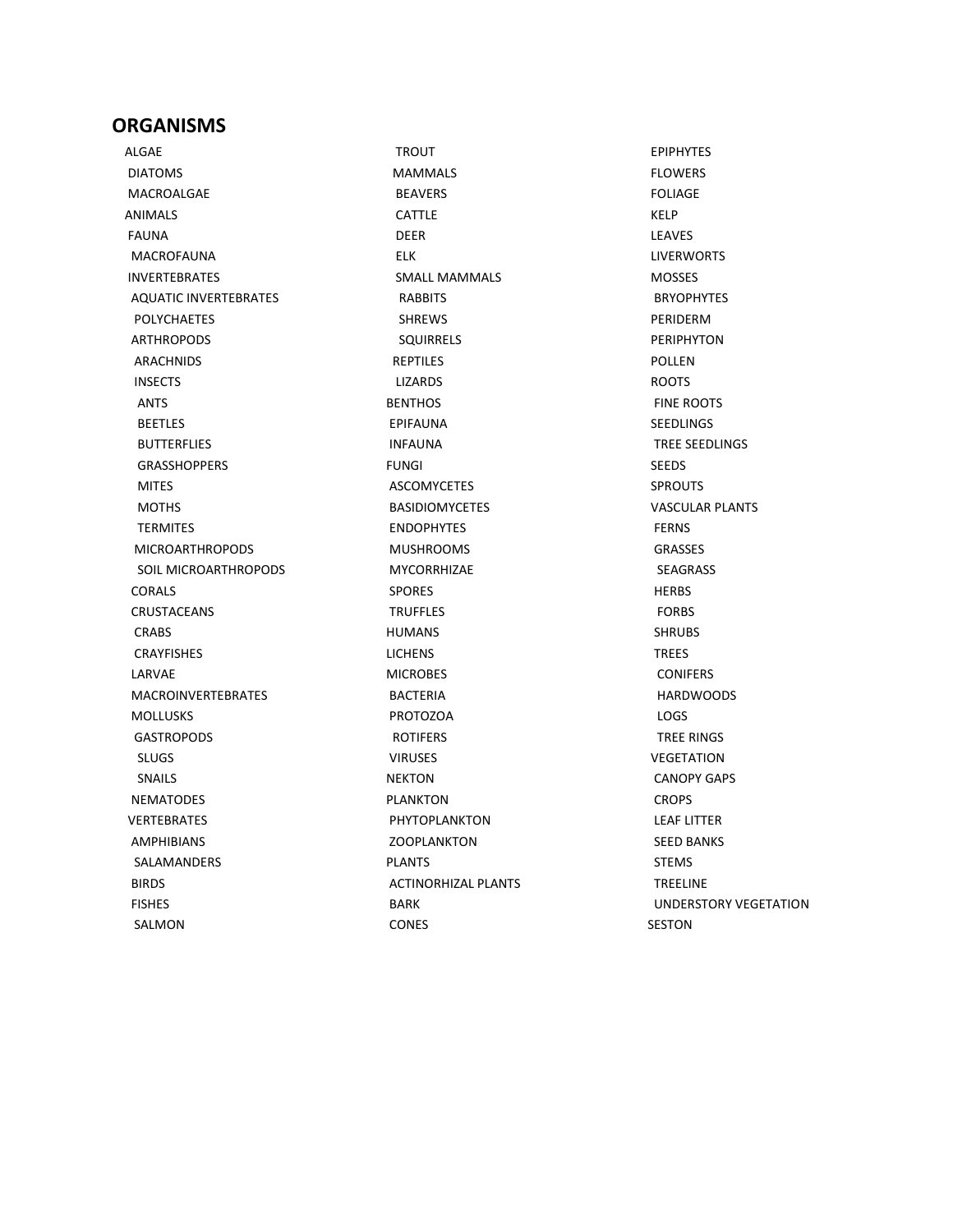## <span id="page-7-0"></span> **ORGANIZATIONAL UNITS**

**COMMUNITIES**  COMMUNITY PATTERNS COMMUNITY STRUCTURE STAND STRUCTURE PLANT COMMUNITIES FOOD WEBS **CONSUMERS**  HERBIVORES PREDATORS HABITATS ORGANIZATIONS ADAPTIVE MANAGEMENT AREAS (AMA) CASCADE CENTER FOR ECOSYSTEM MANAGEMENT (CCEM) CONIFEROUS FOREST BIOME (CFB) H. J. ANDREWS EXPERIMENTAL FOREST (AND) INTERNATIONAL BIOLOGICAL PROGRAM (IBP) INTERNATIONAL LONG-TERM ECOLOGICAL RESEARCH (ILTER) LONG-TERM ECOLOGICAL RESEARCH (LTER) NATIONAL PARKS NATIONAL SCIENCE FOUNDATION (NSF) RESEARCH NATURAL AREAS (RNA) WATERSHED COUNCILS WILDERNESS AREAS POPULATIONS PROJECTS BLUE RIVER LANDSCAPE PLAN FOREST ECOSYSTEM MANAGEMENT ASSESSMENT TEAM (FEMAT) RESEARCH EXPERIENCES FOR UNDERGRADUATES (REU) SYNTHESIS STUDIES SPECIES ENDANGERED SPECIES INVASIVE SPECIES PLANT SPECIES SPECIES LISTS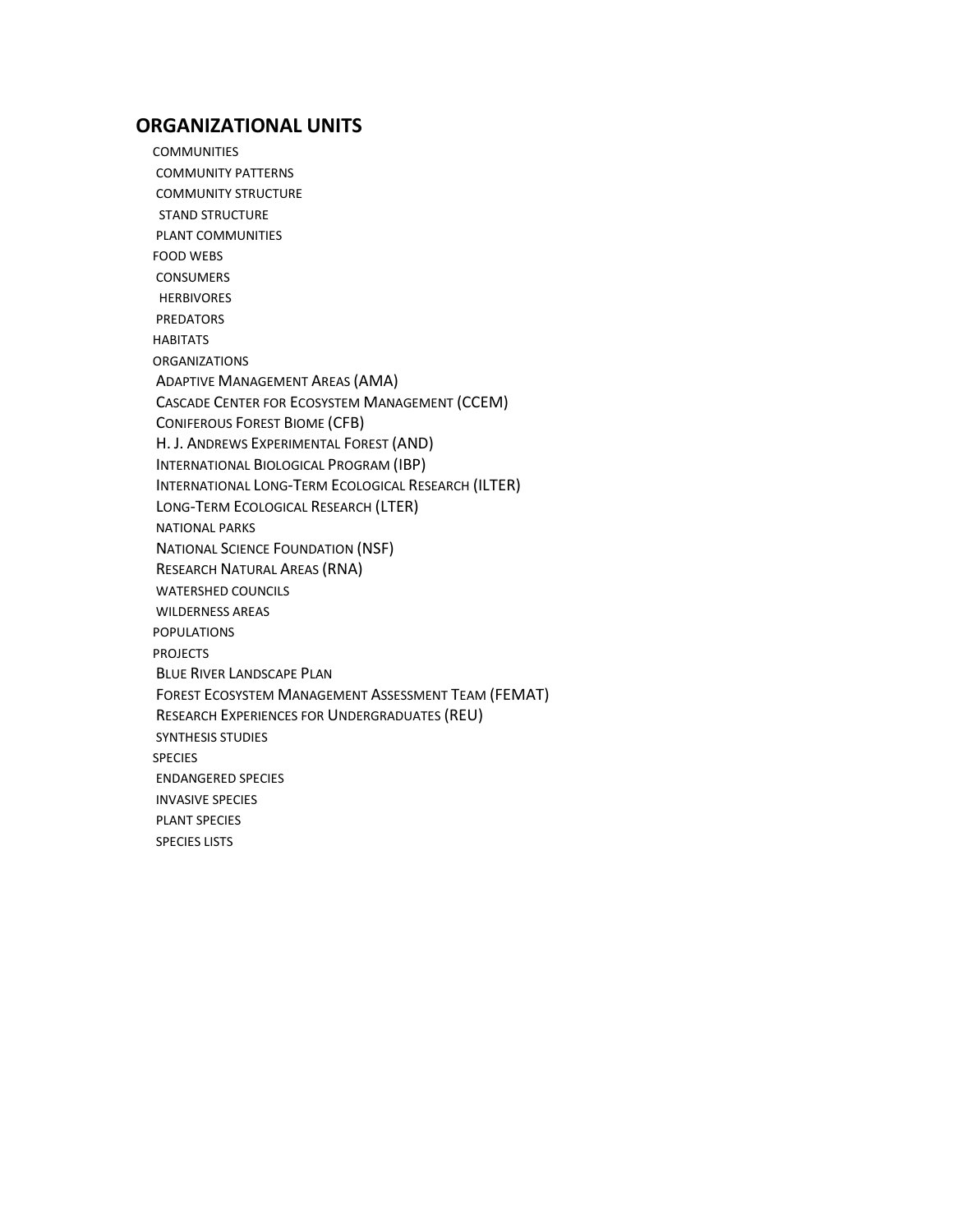#### <span id="page-8-0"></span>**PROCESSES**

 ACCUMULATION BIOGEOCHEMICAL PROCESSES DECOMPOSITION LEAF DECOMPOSITION LITTER DECOMPOSITION LOG DECOMPOSITION ROOT DECOMPOSITION MINERALIZATION NITROGEN MINERALIZATION NUTRIENT CYCLING NITROGEN CYCLING DENITRIFICATION NITRIFICATION NITROGEN FIXATION BIOLOGICAL PROCESSES CARBON CYCLING CARBON ASSIMILATION DISEASE **CANKERS**  EVOLUTION ADAPTATION EXTINCTION MUTATION NATURAL SELECTION SPECIATION LIFE HISTORY **COLONIZATION**  DISPERSAL SEED DISPERSAL **GERMINATION GROWTH**  PLANT GROWTH TREE GROWTH HABITAT SELECTION INCUBATION MIGRATION MORTALITY TREE MORTALITY REGENERATION **REPRODUCTION**  HYBRIDIZATION SURVIVAL LITTERFALL MICROBIAL ACTIVITY PRODUCTION ABOVEGROUND PRODUCTION BACTERIAL PRODUCTION BELOWGROUND PRODUCTION FINE ROOT PRODUCTION PRIMARY PRODUCTION

 GROSS PRIMARY PRODUCTION NET PRIMARY PRODUCTION ANNUAL NET PRIMARY PRODUCTION SEED PRODUCTION RESISTANCE AND RESILIENCE SAPFLOW SPECIES INTERACTIONS **COMPETITION**  HERBIVORY PARASITISM PREDATION SYMBIOSIS **SUCCESSION TRANSLOCATION**  COMMUNITY RESPIRATION DISTURBANCE FOREST DISTURBANCE HUMAN DISTURBANCE ECOSYSTEM PROCESSES FERTILIZATION HARVESTING BROWSING DEFOLIATION GRAZING MOWING THINNING TIMBER HARVEST CLEARCUTTING DEFORESTATION LANDSCAPE CHANGE DESERTIFICATION ENVIRONMENTAL GRADIENTS LANDSCAPE DYNAMICS REVEGETATION PHYSICAL PROCESSES ATMOSPHERIC PROCESSES ACCRETION ADVECTION ATMOSPHERIC DEPOSITION CONDENSATION DEPOSITION BULK DEPOSITION DRY DEPOSITION NITROGEN DEPOSITION WET DEPOSITION **EROSION**  EVAPOTRANSPIRATION EVAPORATION **TRANSPIRATION GLACIATION** 

 SEDIMENTATION SOIL DISTURBANCE SOIL DYNAMICS SOIL WARMING SUBSIDENCE BURNING **DISPERSION**  GEOLOGICAL PROCESSES HYDROLOGIC PROCESSES DISCHARGE STREAM DISCHARGE DRAINAGE INFILTRATION IRRIGATION STREAMFLOW LOW FLOWS PEAK FLOWS MOISTURE STRESS OCEAN ACIDIFICATION OCEAN CURRENTS SCATTERING WARMING PHYSIOLOGICAL PROCESSES METABOLISM PHOTOSYNTHESIS RESPIRATION RECOVERY RESOURCE MANAGEMENT ADAPTIVE MANAGEMENT FIRE MANAGEMENT FOREST MANAGEMENT FOREST PRODUCTS **PLANTATIONS**  RESTORATION SCIENTIFIC ACTIVITIES CALIBRATION CLASSIFICATION DAM REMOVAL DATA ARCHIVING ELECTRIC EXCLUSION MASS BALANCE MODELING DECISION SUPPORT MODELING SIMULATION MONITORING LONG TERM MONITORING REMOTE SENSING TRAPPING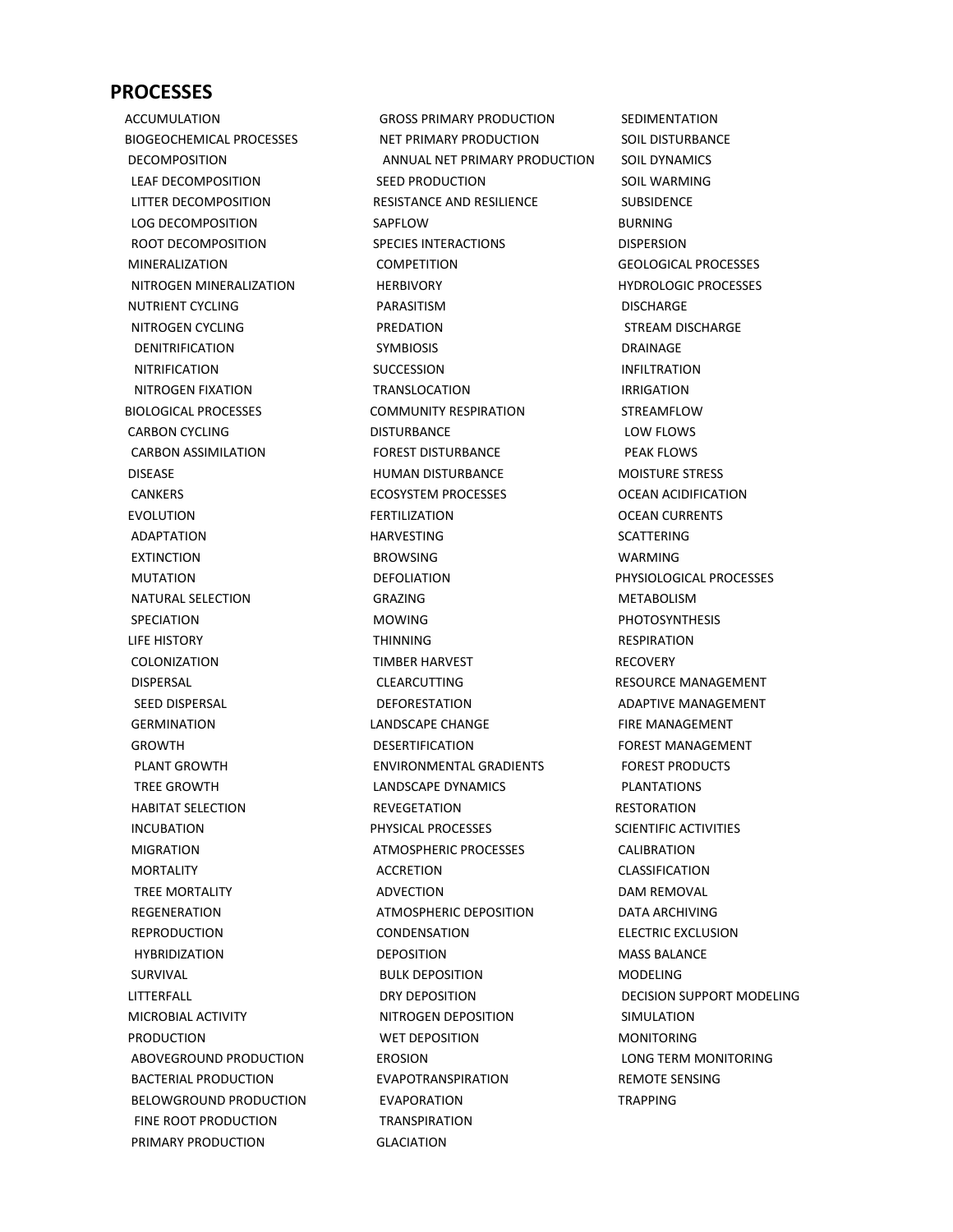#### <span id="page-9-0"></span>**SUBSTANCES**

 BIOLOGICAL SUBSTANCES AMINO ACIDS LEUCINE CELLULOSE CHARCOAL CHLOROPHYLL CHLOROPHYLL A **DETRITUS**  INORGANIC NUTRIENTS LITTER **NUTRIENTS**  DISSOLVED NUTRIENTS LEAF NUTRIENTS SOIL NUTRIENTS PHAEOPIGMENTS PHAEOPHYTIN PHEROMONES WOOD LIGNIN TANNIN WOODY DEBRIS COARSE WOODY DEBRIS FINE WOODY DEBRIS ELEMENTS AND COMPOUNDS ALUMINUM ANTIMONY BORON CADMIUM CALCIUM CARBON BICARBONATE CARBOHYDRATES CARBON DIOXIDE CARBON MONOXIDE DISSOLVED INORGANIC CARBON DISSOLVED ORGANIC CARBON METHANE ORGANIC CARBON

 PARTICULATE ORGANIC CARBON SOIL CARBON CESIUM CHLORINE CHLORIDE CHROMIUM COPPER FLUORINE FLUORIDE HYDROGEN IRON LEAD MAGNESIUM MANGANESE **MERCURY**  NICKEL NITROGEN DISSOLVED OXYGEN INORGANIC NITROGEN DISSOLVED INORGANIC NITROGEN MICROBIAL NITROGEN NITROGEN COMPOUNDS AMMONIA AMMONIUM NITRATE NITRIC ACID NITRITE NITROUS OXIDE NITROGEN-15 ORGANIC NITROGEN DISSOLVED ORGANIC NITROGEN OZONE OXYGEN PHENOLIC COMPOUNDS **PHOSPHORUS**  PHOSPHATE SOIL PHOSPHORUS SOLUBLE REACTIVE PHOSPHORUS

 TOTAL PHOSPHORUS POTASSIUM SILICON SILICA SODIUM STRONTIUM SULFUR SULFATE SULFIDE SULFUR HEXAFLUORIDE ZINC FERTILIZER GASES **HERBICIDES**  INORGANIC MATTER IONS ANIONS CATIONS HYDROGEN IONS ISOTOPES DEUTERIUM STABLE ISOTOPES ORGANIC MATTER SOIL ORGANIC MATTER PARTICULATES PESTICIDES POLLUTION ACID RAIN AIR POLLUTION SEDIMENTS WATER BRACKISH WATER POREWATER RUNOFF SEAWATER SOIL WATER